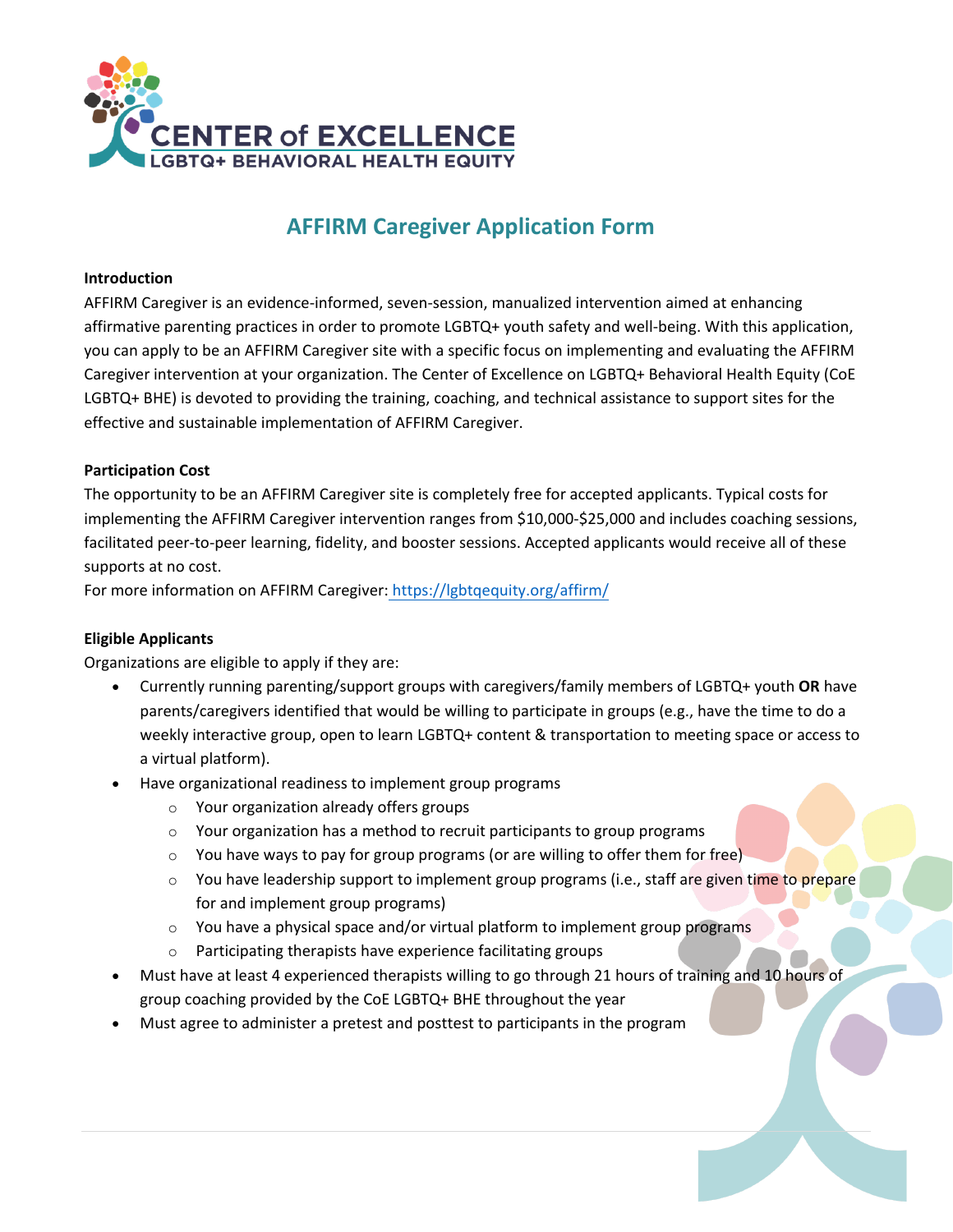

### **Agency Requirements:**

- a) Identify at least 4 therapists who will participate in all AFFIRM Caregiver activities
- b) Ability to recruit and retain a minimum of 15 parents/caregivers (with matched pretest and posttest evaluations). Parents/caregivers must be caring for LGBTQ+ youth and must participate in the 7-session AFFIRM Caregiver group
- c) Support recruitment and delivery of AFFIRM Caregiver groups beginning in January 2023
- d) Capacity to effectively deliver AFFIRM Caregiver groups virtually or in person as needed
- e) Commit to ensure, to the extent possible, that AFFIRM Caregiver participants complete the online pretest and posttest assessments

## **Therapist Requirements:**

- a) Complete 3 hours of virtual training modules prior to attending the interactive AFFIRM Caregiver training
- b) Attend the 3-day (18 hour) interactive, virtual AFFIRM Caregiver training to be held **Monday, October 17, Tuesday, October 18, and Wednesday, October 19, 2022 from 11 a.m. - 5 p.m. ET** prior to delivery of any AFFIRM Caregiver groups
- c) Attend a minimum of 4 virtual site-specific coaching sessions (1 hour each) and 2 virtual cross-site group learning sessions (3 hours each)
- d) Complete and submit AFFIRM facilitator process notes after each AFFIRM Caregiver cohort

## *Applications must be emailed to [LGBTQEquity@ssw.umaryland.edu](mailto:LGBTQEquity@ssw.umaryland.edu) no later than Friday, July 8th, 11:59 p.m. ET.*

*Agencies selected for an interview will be notified by Monday, August 1st*. *If your agency's application is selected*  for an interview, the lead listed on this application and at least one therapist listed on this application will have to attend a one-hour Zoom call. It is also recommended that the person supervising the therapists, or the person *who signed the commitment letter, be in attendance. Selected applicants will be interviewed between Monday, August 15th and Wednesday, August 17th.*

*Accepted applicants will be notified by Thursday, September 1st and must complete 3-hours of virtual training modules before October 14th.* 

*All therapists listed on the application must commit to the mandatory 3-day AFFIRM Caregiver Training on October 17, 18, and 19.* 

*AFFIRM Caregiver groups are expected to begin in January 2023. Selected applicants will have 12 months to collect pretest and posttest evaluation data for at least 15 caregivers.*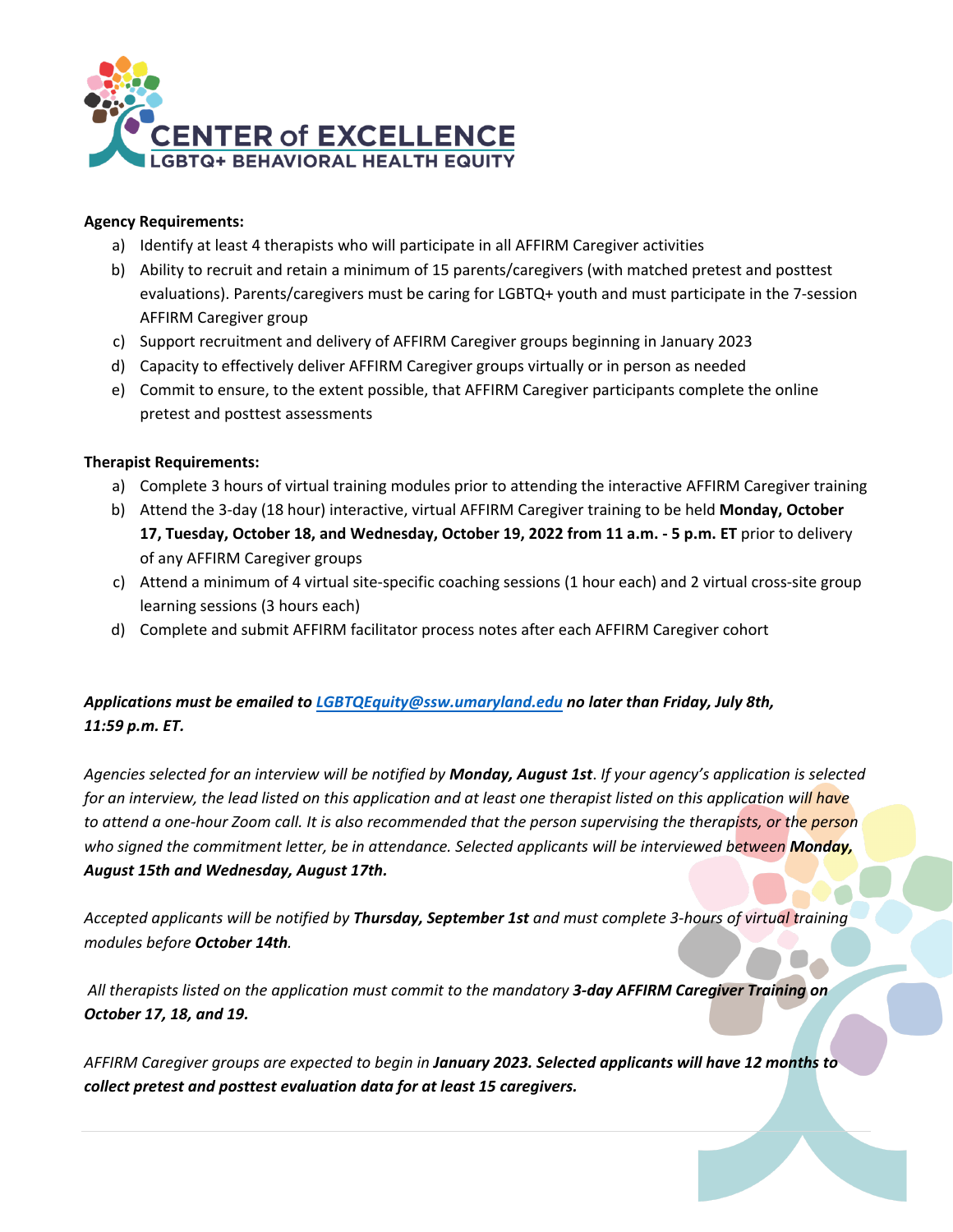

#### **Section 1: Contact Information**

## **A. Agency Lead Contact Information** Name: Title: Organization: Address: Phone number: Email address: Organization website:

### **B. Therapist Contact Information (at least 4 therapists who will be trained and will implement AFFIRM Caregiver)**

| Prior LGBTQ+ Training: $\Box$ Yes $\Box$ |
|------------------------------------------|

#### *Please check the response that best describes this therapist's skill level:*

| Competency                                                                                                                                                                  | <b>Beginner</b> | Intermediate | <b>Advanced</b> |
|-----------------------------------------------------------------------------------------------------------------------------------------------------------------------------|-----------------|--------------|-----------------|
| <b>Sexual Orientation &amp; Gender</b><br>Identity/Expression Practice                                                                                                      |                 |              |                 |
| <b>Group Therapy</b>                                                                                                                                                        |                 |              |                 |
| <b>Therapist B</b><br>Name:<br>Degree:<br>Title:<br>Role in Organization:<br>Phone number:<br>Email address:<br>Years of Clinical Experience:<br>Prior LGBTQ+ Training: Ves | No              |              |                 |

## **IMPROVING CARE FOR LGBTQ+ COMMUNITIES**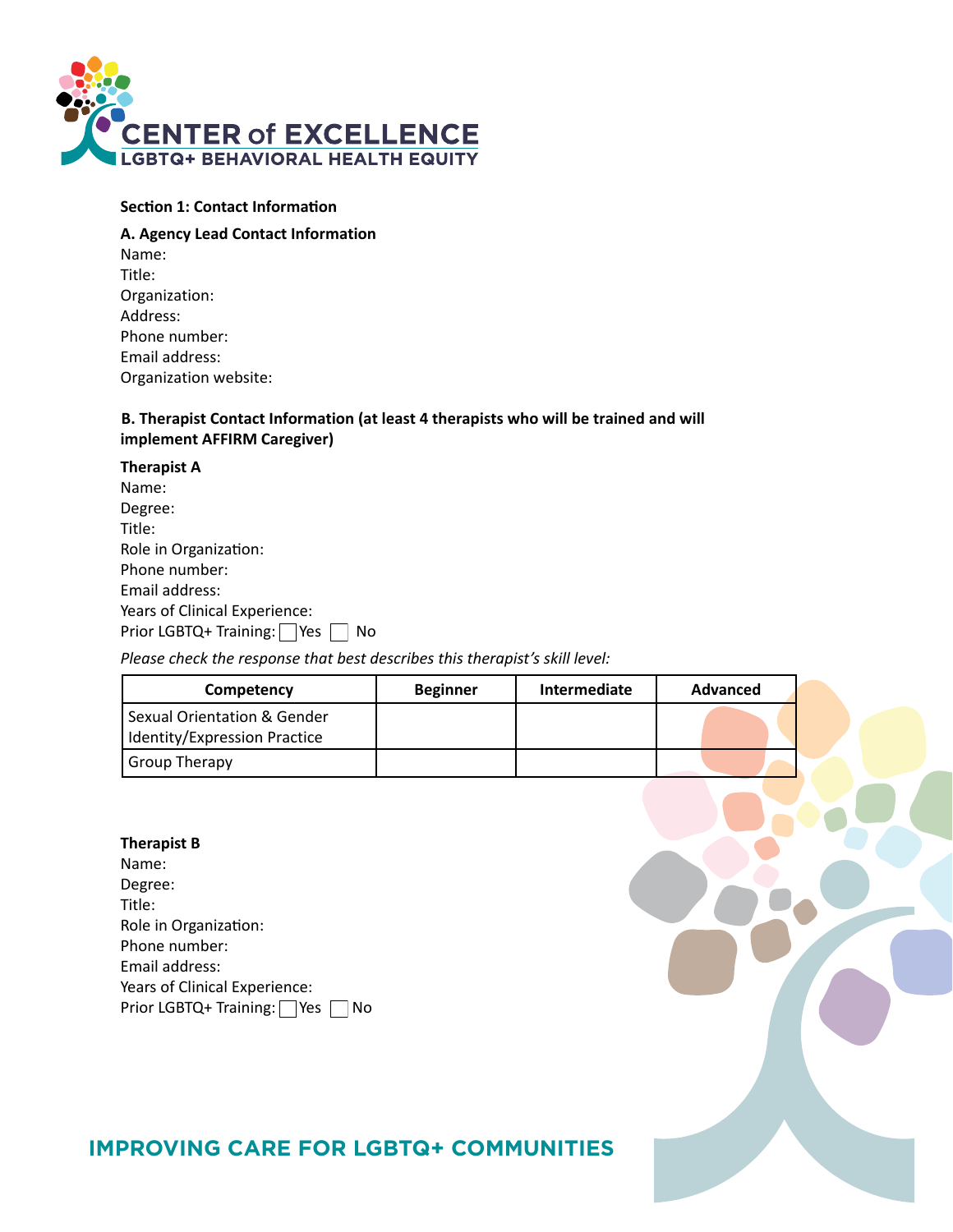

*Please check the response that best describes this therapist's skill level:*

| Competency                                                             | <b>Beginner</b> | Intermediate | Advanced |
|------------------------------------------------------------------------|-----------------|--------------|----------|
| <b>Sexual Orientation &amp; Gender</b><br>Identity/Expression Practice |                 |              |          |
| ' Group Therapy                                                        |                 |              |          |

| <b>Therapist C</b>            |
|-------------------------------|
| Name:                         |
| Degree:                       |
| Title:                        |
| Role in Organization:         |
| Phone number:                 |
| <b>Email address:</b>         |
| Years of Clinical Experience: |
| Prior LGBTQ+ Training:<br>Yes |

*Please check the response that best describes this therapist's skill level:*

| Competency                                                  | <b>Beginner</b> | Intermediate | Advanced |
|-------------------------------------------------------------|-----------------|--------------|----------|
| Sexual Orientation & Gender<br>Identity/Expression Practice |                 |              |          |
| ' Group Therapy                                             |                 |              |          |

| <b>Therapist D</b>                   |
|--------------------------------------|
| Name:                                |
| Degree:                              |
| Title:                               |
| Role in Organization:                |
| Phone number:                        |
| <b>Email address:</b>                |
| Years of Clinical Experience:        |
| Prior LGBTQ+ Training:<br><b>Yes</b> |

*Please check the response that best describes this therapist's skill level:*

| Competency                                                  | <b>Beginner</b> | <b>Intermediate</b> | <b>Advanced</b> |
|-------------------------------------------------------------|-----------------|---------------------|-----------------|
| Sexual Orientation & Gender<br>Identity/Expression Practice |                 |                     |                 |
| <b>Group Therapy</b>                                        |                 |                     |                 |

## **IMPROVING CARE FOR LGBTQ+ COMMUNITIES**